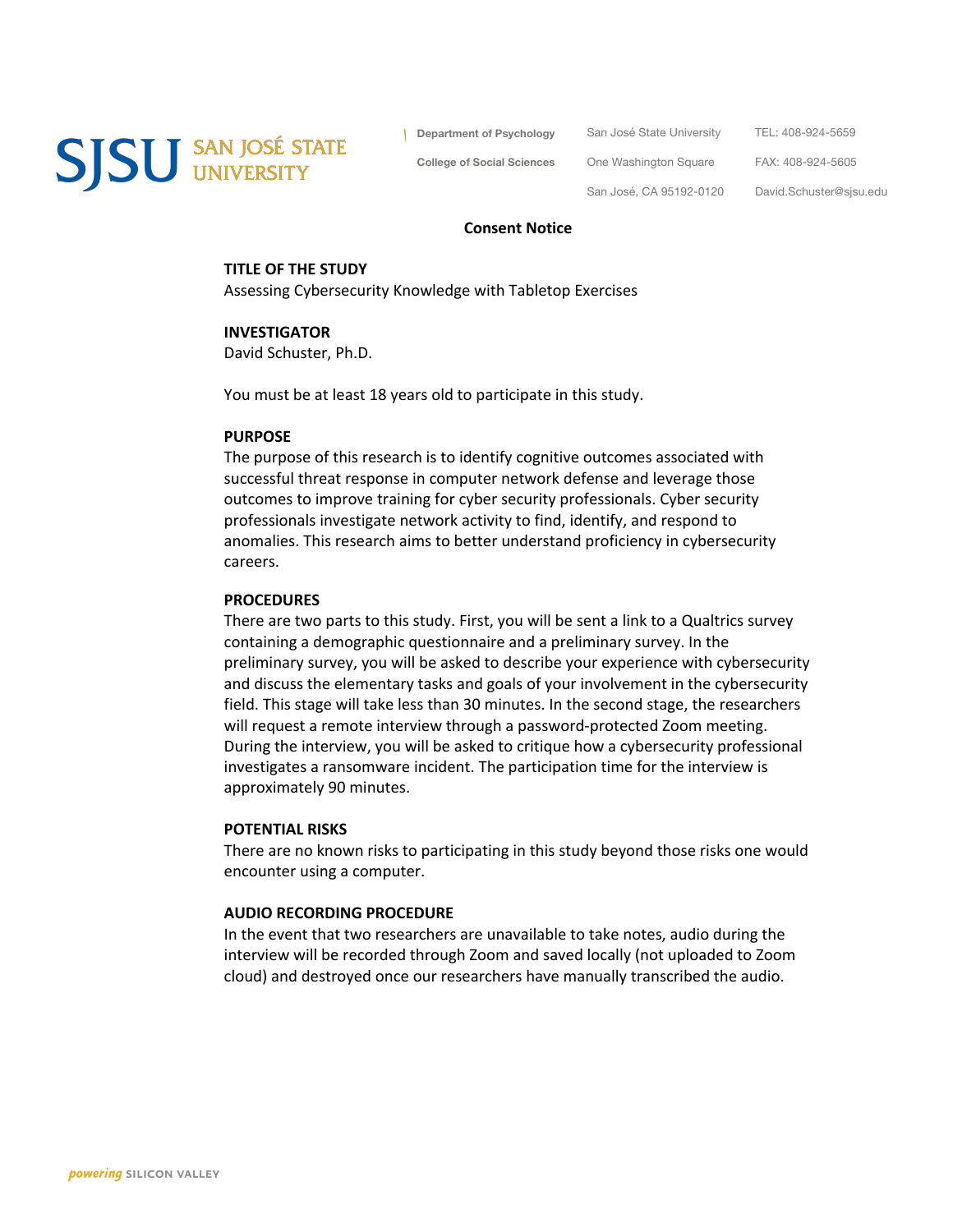### **POTENTIAL BENEFITS**

We cannot promise any direct benefits to you from your participation.

## **COMPENSATION**

There is no compensation for this study.

# **CONFIDENTIALITY**

All data will be kept confidential and de-identified. If you have e-mailed the research team, then your name and e-mail address is known to the research team but will never be associated with your data. We will not publish anything that could link your identity to participation in this study. We will strive to publish as little personal information as needed to describe the research results, but if anecdotal data is made public, it will be done so under either a pseudonym or a participant number. Further, non-identifiable data may be shared for use in future research, published, or reported to the research sponsor, the National Science Foundation.

# **PARTICIPANT RIGHTS**

Your participation in this study is completely voluntary. You can refuse to participate in the entire study or any part of the study without any negative effect on your relations with San José State University. You also have the right to skip any questions you do not wish to answer. This consent form is not a contract. It is a written explanation of what will happen during the study if you decide to participate. You will not waive any rights if you choose not to participate, and there is no penalty for stopping your participation in the study.

# **QUESTIONS OR PROBLEMS**

You are encouraged to ask questions at any time before, during, and after this study.

- For further information about the study, please contact David Schuster, Ph.D., at david.schuster@sjsu.edu.
- Complaints about the research may be presented to Clifton Oyamot, Ph.D., Chair of the Department of Psychology, at clifton.oyamot@sjsu.edu or (408) 924-5650.
- Questions about your rights or research-related injuries may be presented to Dr. Richard Mocarski, Associate Vice President of the Office of Research, San Jose State University, at (408) 408-924-2488.

# **AGREEMENT TO PARTICIPATE**